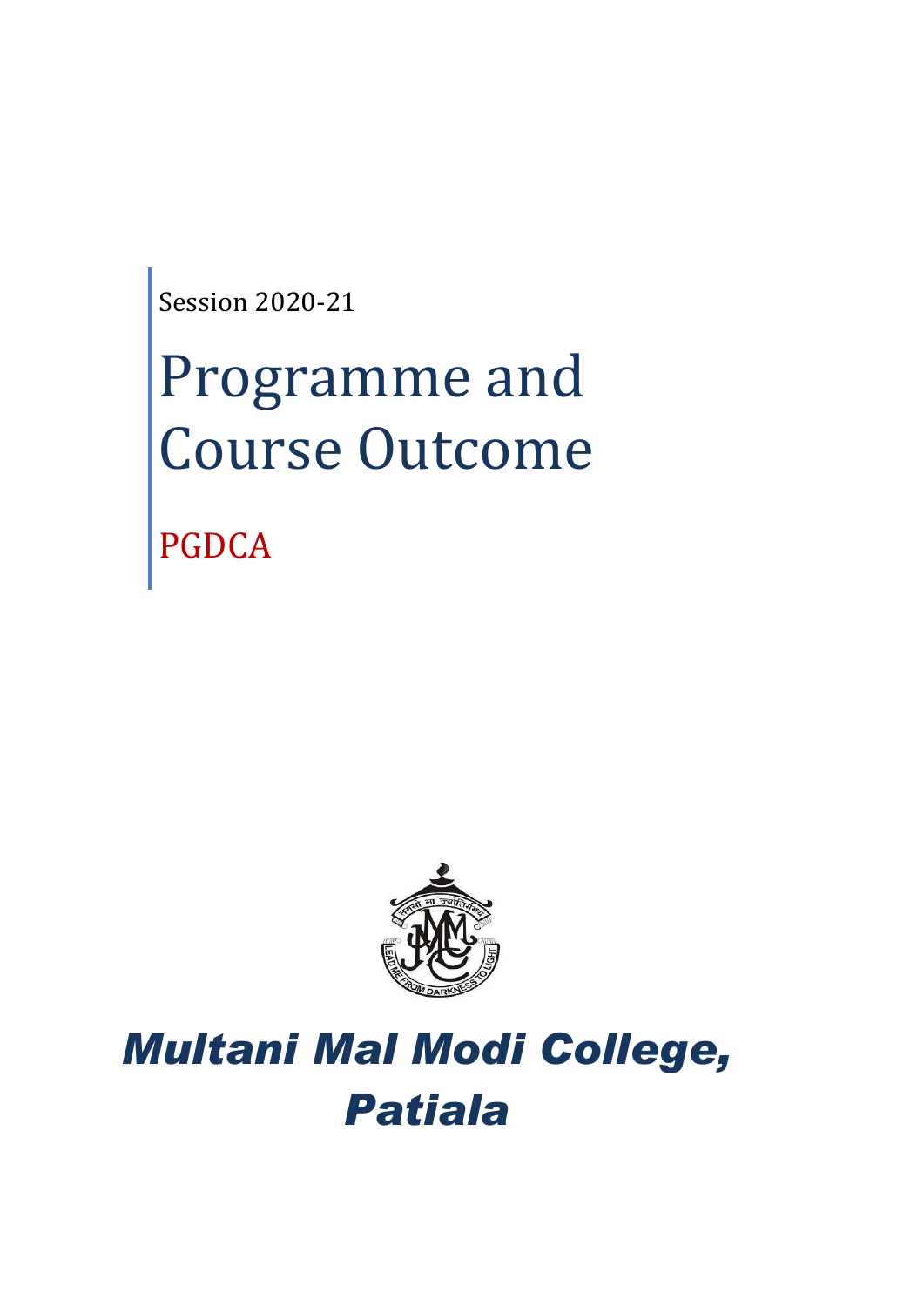## **Program Outcomes (POs)**

#### **After the completion of the program the learner will be able to**

**PO-1**: Make use of internet for searching and downloading information on web, sending or receive e-mails.

**PO-2**: Prepare presentation and perform computation on excel sheet.

**PO-3**: Handle windows and Linux operating system for general purpose applications and networking.

**PO-4**: Develop general purpose application based on C/C++ and HTML based languages.

**PO-5**: Perform various office activities on computer system such as installation of software, handling of printer and scanner, internet connection along with troubleshooting of system.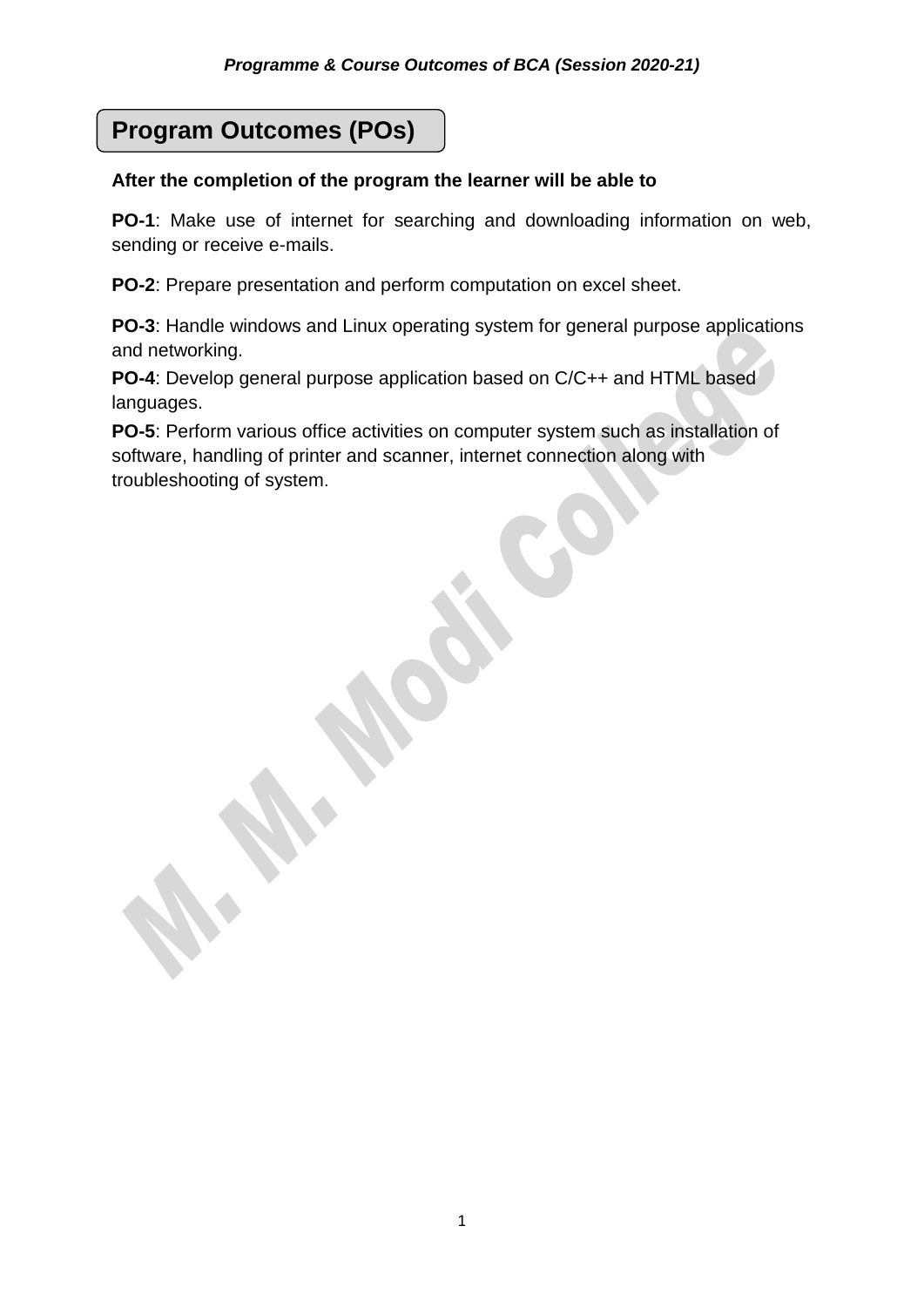### **Course Outcomes (COs)**

#### **PGDCA**

#### **Semester-1st**

| Code             | <b>Course</b>                                               |  |
|------------------|-------------------------------------------------------------|--|
| PGDCA-101        | <b>Fundamentals of Information Technology</b>               |  |
| PGDCA-102        | <b>Operating Systems</b>                                    |  |
| <b>PGDCA-103</b> | Problem Solving using C                                     |  |
| PGDCA-104        | Software Lab - I (Office Automation and Productivity Tools) |  |
| PGDCA-105        | Software Lab - II (Programming Fundamentals through C       |  |
|                  | Language)                                                   |  |

#### Semester-2<sup>nd</sup>

| Code      | <b>Course</b>                                      |
|-----------|----------------------------------------------------|
| PGDCA-201 | Database Management System                         |
| PGDCA-202 | Introduction to Computer Network, Internet and E-  |
|           | Commerce                                           |
| PGDCA-203 | Object-oriented Programming using C++              |
| PGDCA-204 | Software Lab - III (Web Designing, HTML and RDBMS) |
| PGDCA-205 | Software Lab - IV (C++ Programming)                |

#### **Program Outcome (PO)**

#### **After the completion of the program the learner will be able to**

**PO-1**: Make use of internet for searching and downloading information on web, sending or receive e-mails.

**PO-2**: Prepare presentation and perform computation on excel sheet.

**PO-3**: Handle windows and Linux operating system for general purpose applications and networking.

**PO-4**: Develop general purpose application based on C/C++ and HTML based languages.

**PO-5**: Perform various office activities on computer system such as installation of software, handling of printer and scanner, internet connection along with troubleshooting of system.

#### **PGDCA-101 Fundamentals of Information Technology & Software Lab – I (Office Automation and Productivity Tools)**

**Upon the completion of the course the learner will be able to**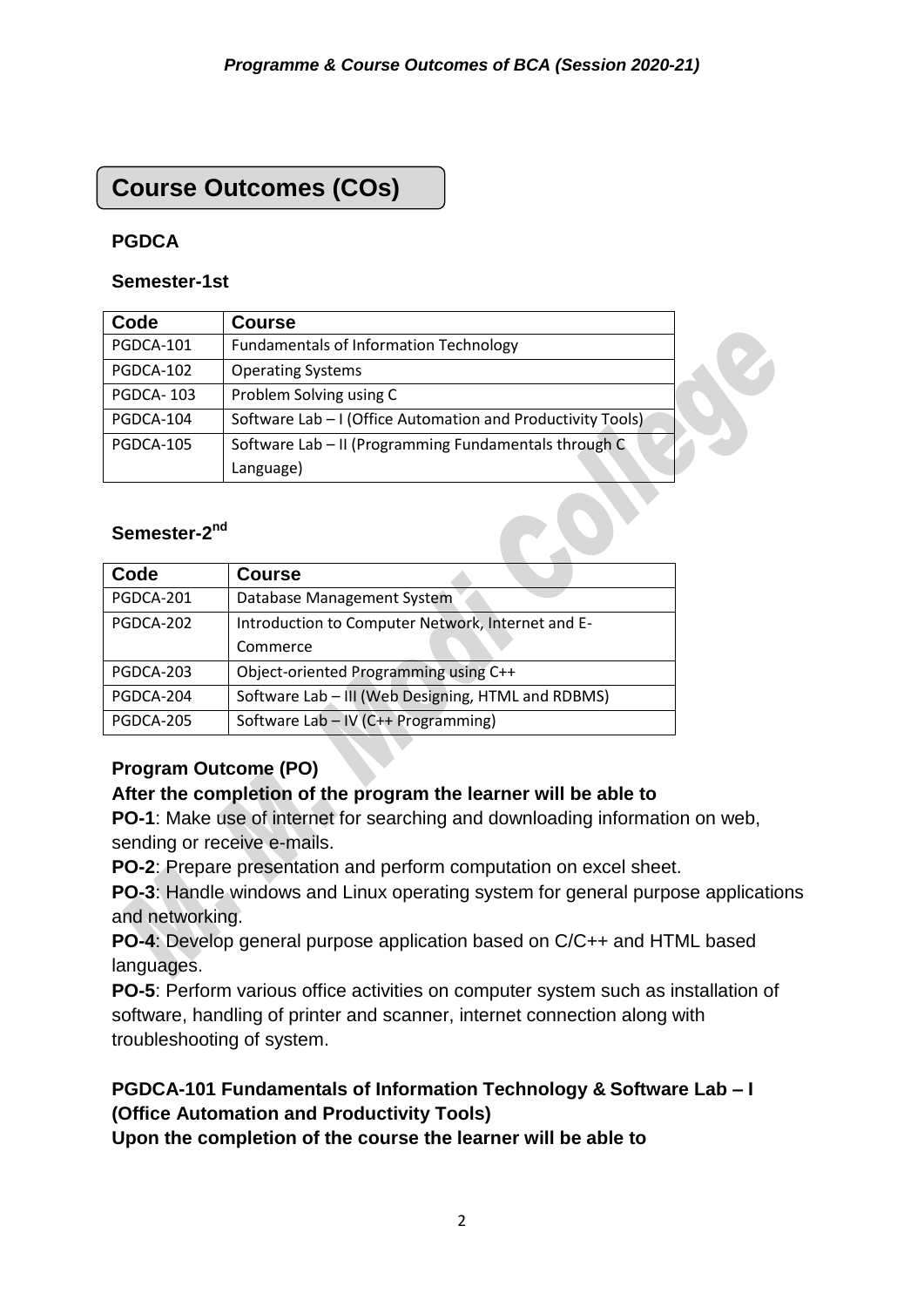#### *Programme & Course Outcomes of BCA (Session 2020-21)*

**PO-1**: Familiarization with the types of computer, peripheral devices, memory management, multimedia and number system.

**PO-2**: Learn about working of various input and output devices.

**PO-3**: Learnt about binary number representation along with its operations.

**PO-4**: Understand theoretical framework of internet and associated application of theinternet.

**PO-5**: Acquire the knowledge about the binary number representation along with its operations.

**PO-6**: Understand of the role of computers in business, education and society.

#### **PGDCA-102 Operating Systems**

#### **After the completion of the course the learner will be able to**

**CO-1**: Understand various terminologies related to Operating system.

**CO-2**: Learn the basic structure and organization of the file system.

**CO-3**: Acquire knowledge about various process management and CPU scheduling.

**CO-4**: Understand various features and application of windows operating system.

**CO-5**: Learn about fundamentals of Linux operating system.

**CO-6**: Acquire knowledge about various Linux commands.

#### **PGDCA-103 Problem Solving using C & Software Lab – II (Programming Fundamentals through C Language)**

#### **Upon the completion of the course the learner will be able to**

CO-1: Understand of various concepts of programming language.

CO-2: Develop logics and analytical ability solve problem.

- CO-3: Learn about procedural programming using functions.
- CO-4: Acquired various flow control statements.
- CO-5: Learn about various storage classes along with user defined data types.
- CO-6: Acquire knowledge of file handling
- CO-7: Work with arrays of complex structure data types.

CO-8: Understanding a concept of functional hierarchical code organization.

#### **PGDCA-201 Database Management System**

#### **Upon the completion of the course the learner will be able to**

**CO-1**: Familiarization with various features and applications of Database Management system.

**CO-2**: Acquire knowledge about database languages (DDL, DML, DCL)

**CO-3**: Learn how to design a database by using different data models.

**CO-4**: Understand the database handling during execution of the transactions along with concurrent access.

**CO-5**: Ability to perform various types of SQL queries.

**CO-6**: Able to design a good database using normalization, decomposition and functional dependency